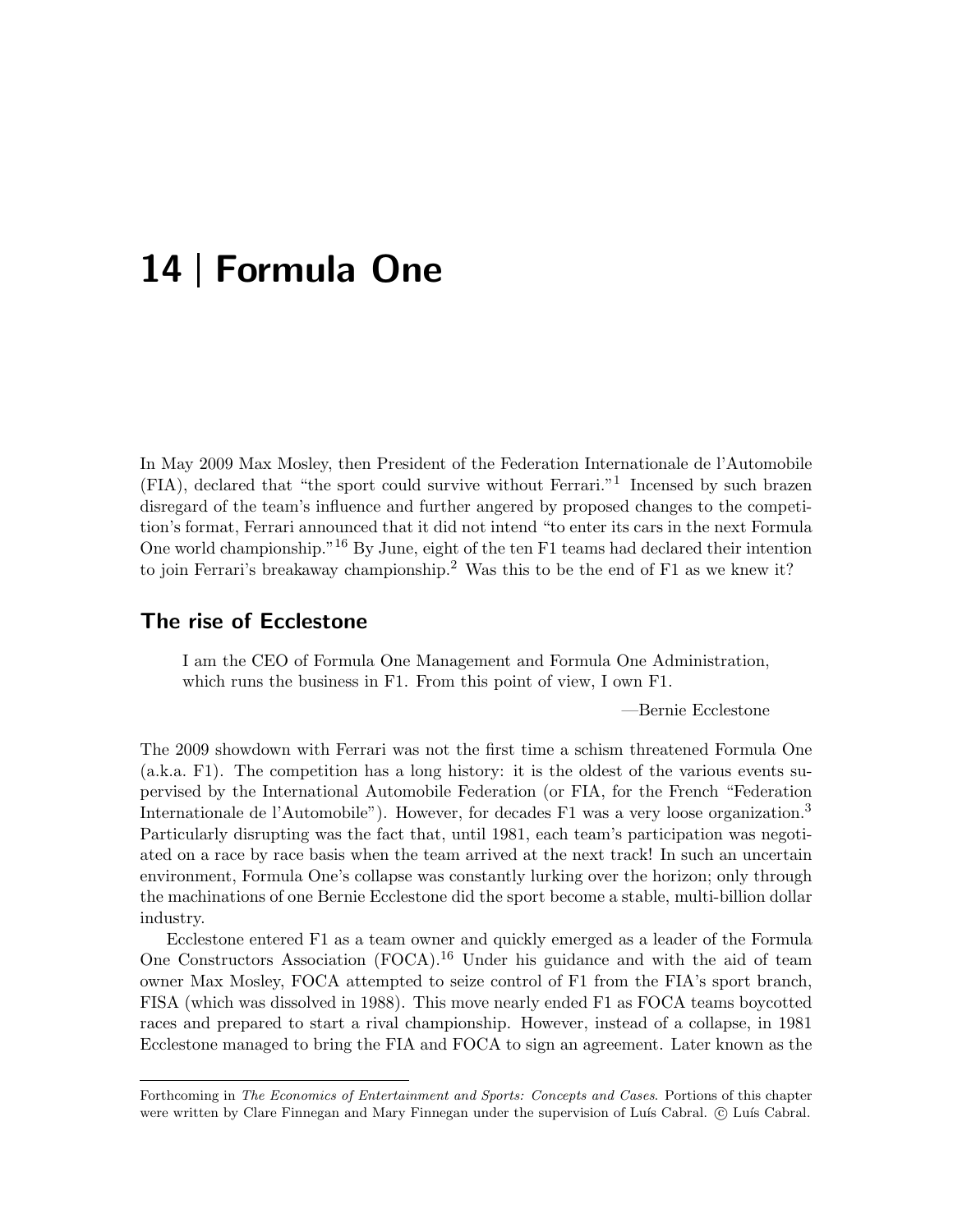

Bernie Ecclestone, the CEO of FOM and FOA, is also known as the "F1 Supremo."

first Concorde Agreement, it was designed to clarify the terms by which teams competed. In particular, the agreement required constructors to participate in all of each season's races, thus giving the competition some much needed stability.

The Concorde Agreement was a watershed in the history of F1. Prior to Ecclestone's involvement, F1 primarily existed as "one huge, if rather louche, party" dominated by "rich businessmen, minor aristocrats and hangers-on."<sup>4</sup> Run by amateurs with little interest in developing the professionalism of the sport, F1 was dangerous, chaotic and unprofitable. The Concorde Agreement helped Ecclestone transform F1 into a successful business. Teams agreed to limit their involvement to championships sponsored by the FIA, pledged to compete in all races during each season, and recognized the FIA's commercial and property rights over F1.<sup>5</sup> The first Concorde Agreement lasted for 6 years and a series of similar agreements followed; in 2009, F1 teams agreed to the sixth Concorde agreement.

For Ecclestone the most important element of the Concorde Agreement was the teams' acknowledgement that FIA owned the commercial rights to F1. Given that, FIA could now loan its rights to FOCA (which it did for a four year period). As designated spokesperson for FOCA, Ecclestone thus received the responsibility of managing F1's commercial interests. Moreover, recognizing his rapidly increasing influence, Ecclestone was appointed FIA Vice President.<sup>16</sup>

By most accounts, Ecclestone's first stab at managing F1 was quite successful. In particular, he was able to convince the major European broadcasters to show all races of a season rather than provide ad hoc coverage. It came as no surprise that, when the original lease on commercial rights expired, Ecclestone was again appointed as administrator. More: under the new trust agreement with the FIA, the management rights were now assigned to Ecclestone's trading company, Formula One Promotions and Administration. Eventually, Ecclestone convinced the FIA to bypass FOCA entirely and grant the commercial rights of F1 directly to his Formula One Management company for a period of 210 years! Not only that, the FIA also allowed Ecclestone to defer the cost of the loan (\$360 million) for several years.

With Ecclestone's at the helm,  $F1$  became — and still is — one of the world's most profitable sporting events.<sup>6</sup> In 2007, F1's estimated global revenue of \$3.9 billion was only surpassed by two U.S. leagues, the National Football League and Major League Baseball. Exhibit ?? displays worldwide television audiences for selected events. While soccer (foot-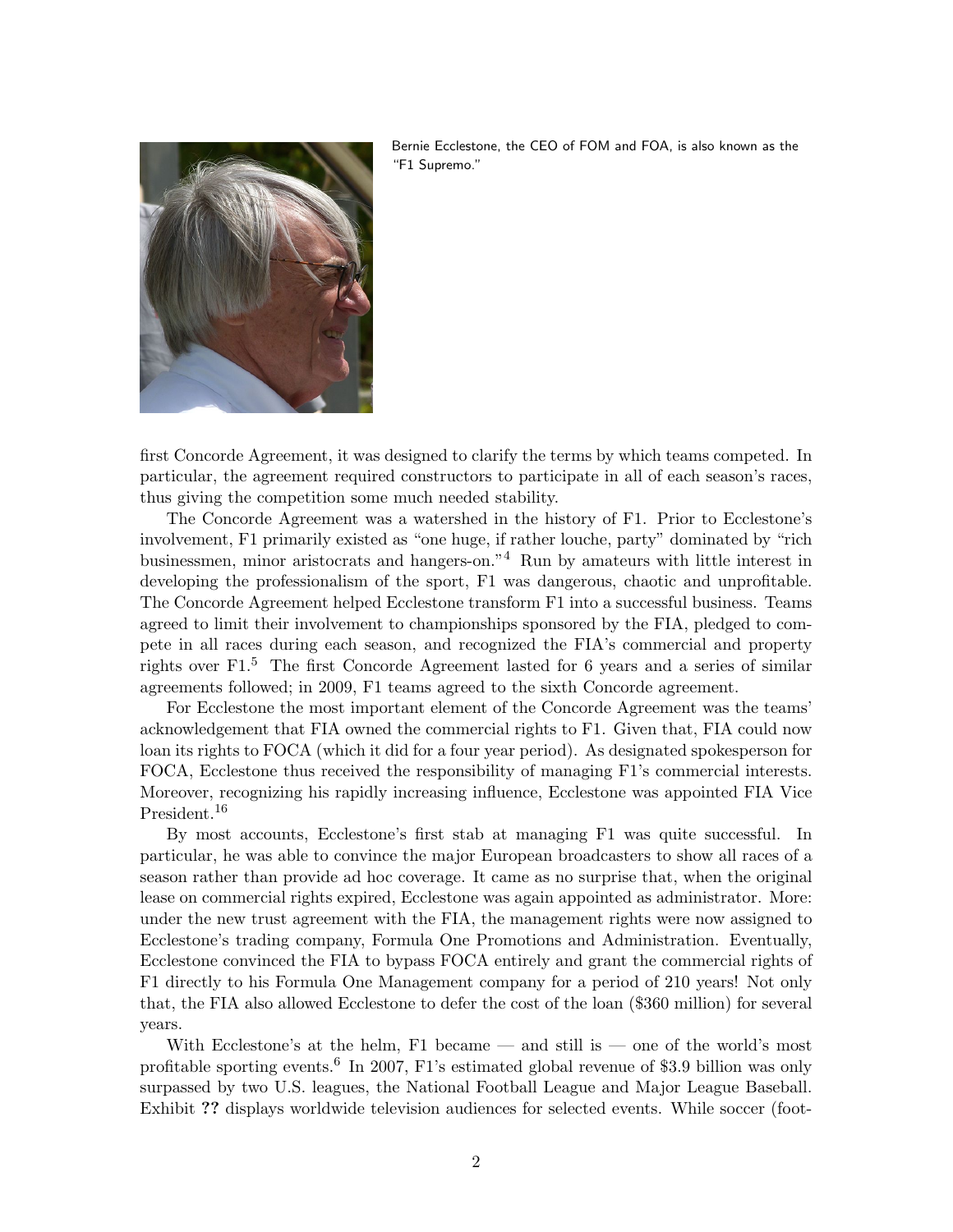Figure 14.1 Worldwide television audiences of selected events



ball) remains the undisputed leader, F1 events are among the world's most watched. And eyeballs translate into revenue: an average Grand Prix earns \$229 million, making F1's one of the "world's highest revenue generating annual sporting events;"<sup>7</sup> Ecclestone himself is worth a reported 4 billion dollars.

Despite, or because of, Ecclestone's "carbon-fiber fist" when presiding over negotiations between the FIA and FOTA (the successor of FOCA) since the 1980s, F1 continued to be a source of conflict.<sup>16</sup> In 2002, manufacturers BMW, DaimlerChrysler, Fiat (owner of Ferrari), Ford and Renault announced their intention to start a rival series in 2008 (the expiration date of the 5th Concorde Agreement).<sup>16</sup> Ecclestone managed to appease Ferrari with a \$101 million deal and the threat of secession subsided for the time.<sup>8</sup>

## The economics of F1 racing

A F1 grand prix, just like any other car race, requires three important ingredients: a race track, cars and drivers. Cars and drivers are organized into teams. A typical team consists of two cars, each with its own driver, and is named after a car manufacturer (e.g., Ferrari), a product (e.g., Red Bull) or the founder's name (e.g., MacLaren, founded in 1963 by Bruce McLaren).

Exhibit 14.2 displays the average team budget during the 2003 season. The slice "other" under "driver salaries and other" includes items such as wind tunnel operations, travel & accommodation, corporate entertainment & catering, and car manufacturing. Perhaps surprisingly, engines represent almost one half of the total budget. By contrast, actual car manufacturing accounts for less than  $1\%$ . Driver salaries, at about 6% are about one third of total salaries (about 15%).

Formula One is not just a race between drivers; it is also a race between constructers, who will spare little expense to shave an extra second from average lap time. In fact, without any regulations, constructor competition can easily turn into a sort of arms race. Two areas where "the sky is the limit" are (a) testing and (b) car engines. For example, developing a new engine may cost tens of millions of dollars. By 2008, engine manufacturers were selling engines for about \$25 million a piece.<sup>9</sup>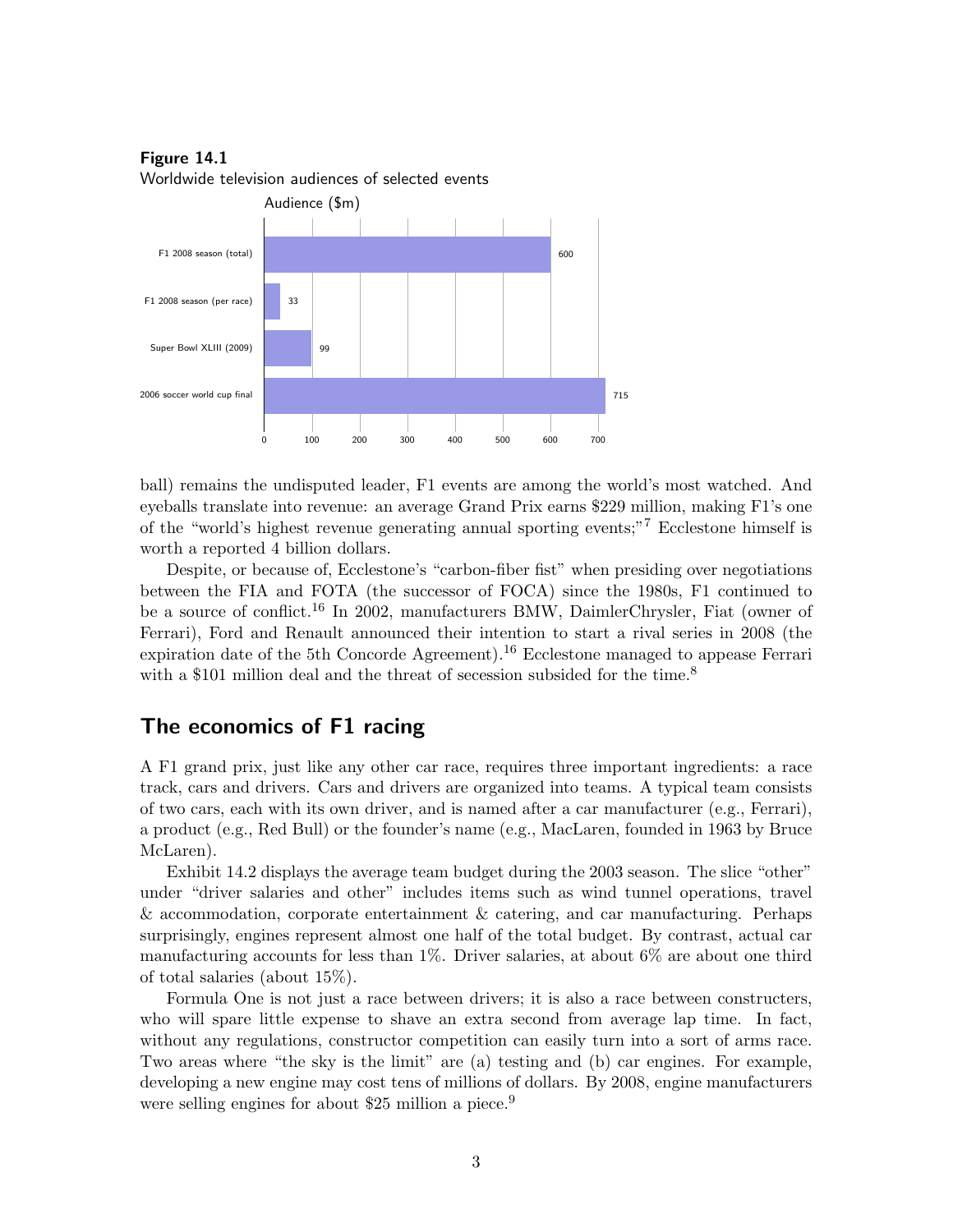Average structure of a 2003 team's budget.



### The economic crisis hits F1

The economic crisis of 2008 merely exacerbated the tenuous relationship between the teams and the FIA. The sport, now notorious for the excessive cost of involvement, was forced to undergo significant restructuring. Some teams left the competition, alleging budgetary reasons, and the prospect of a rival championship gained legitimacy with support of Ferrari. While F1 ultimately survived, it was forced to enact several changes to adjust to the weakened economy.

A strained relationship between the FIA and F1 teams was not the only problem plaguing F1. Prior to the economic crisis of 2008 a veritable arms race erupted among the teams. In a period of seven years (1980 to 1987) the budgets of leading teams quadrupled.<sup>10</sup> By 2008 a team that had spent approximately 12.5 million in 1980 was spending upwards of \$300 million. Much of the budget was spent on minute improvements that did little to improve the overall racing experience; teams were spending millions of dollars on "the interaction between the front-wing end-plate, the revolving front wheel and the front tyre contact patch," but such minute change "is of no interest whatsoever to the millions of spectators who indirectly pay for it."<sup>11</sup> The energy of the sport dwindled as smaller teams struggled to even exist and winners routinely alternated among those with the deepest pockets.<sup>12</sup>

In October of 2008 the FIA president, Max Mosley, and FOTA representatives met to discuss the sport's combined \$1.6 billion in spending.<sup>13</sup> Mosley had previously described the sport's spending as "unsustainable" and urged the adoption of a highly controversial proposal for standardized engines and chassis parts.

The October meeting concluded with an agreement to cap the cost of engines supplied to smaller teams. However, as the following statement by the FIA indicated, this discussion on costs was only the first of many, "Today's meeting in Geneva has produced significant cost savings for 2009 and 2010. FOTA are working urgently on further proposals for 2010 and thereafter.<sup>"16</sup> Mosley continued to argue that the poor economy would not support a sport which relied heavily on the goodwill of rich individuals and corporate sponsors.

Despite Mosley's fear that investors and corporate sponsors would desert F1, Ecclestone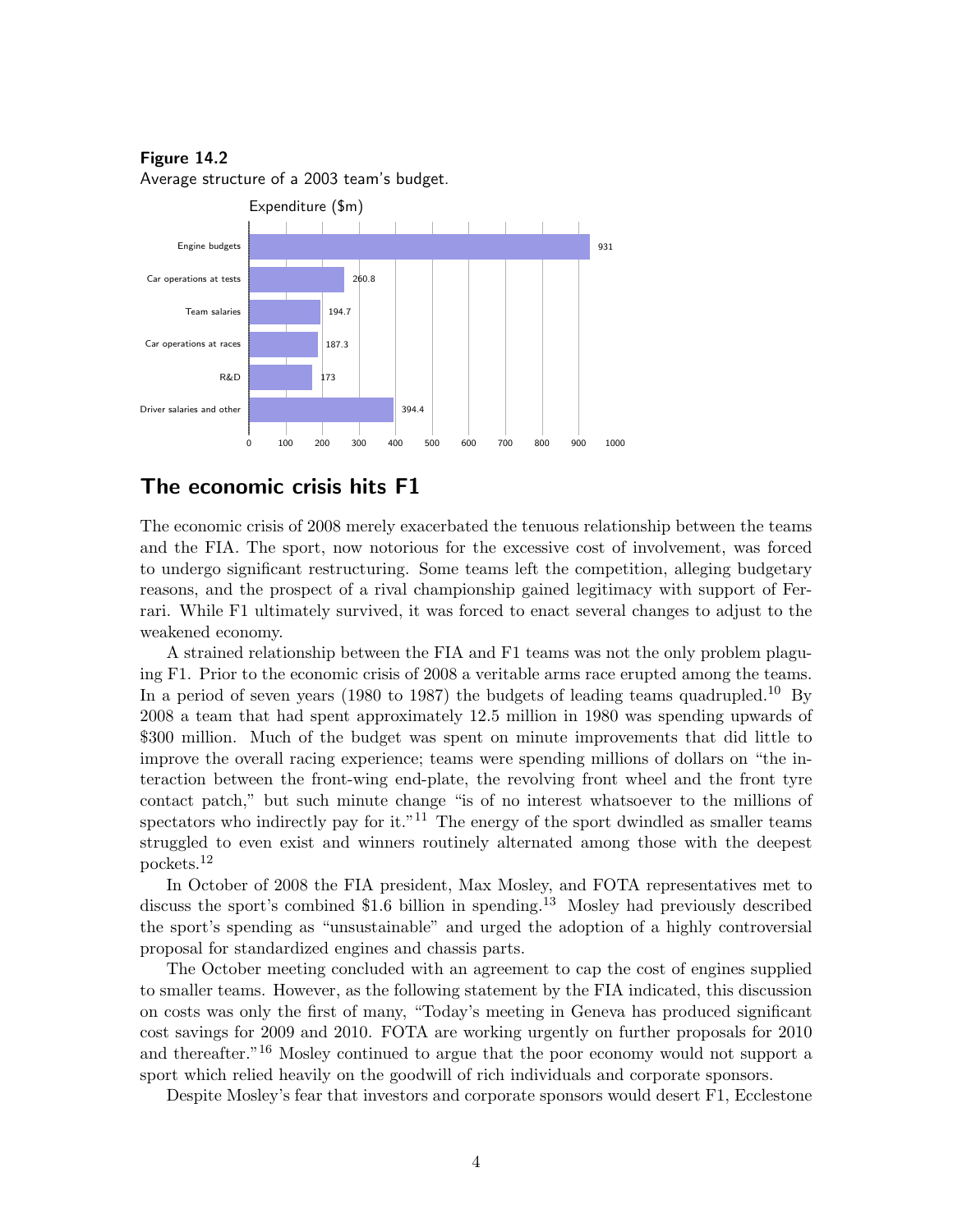F1 viewers in selected countries: 2008 totals.



was able to close a "recession-busting" deal with LG Electronics.<sup>14</sup> As part of the fiveyear agreement, the South Korean consumer electronics group received significant on-screen branding. Additionally, LG became a strategic partner in developing consumer products with F1 branding and providing technology to  $F1<sup>16</sup>$  LG also sponsored the LG F1 Racing Global Fan Survey 2010, designed to evaluate the multiple changes enacted during the 2010 season.<sup>15</sup> Ecclestone hoped that the agreement with LG would both reassure current investors and convince potential sponsors that F1's global reach was worth the cost. Ecclestone also broached the possibility of revamping the scoring system. He suggested that a new approach, such as awarding drivers gold medals for race wins rather than points, would encourage overtaking and increase the sport's excitement.

Apparently, not all participants in F1 were convinced that the potential benefits outweighed the excessive cost. In a dramatic November 2008 move, Japanese carmaker Honda announced that it was withdrawing from the competition.<sup>16</sup> Despite having a long history with F1 as an engine supplier, Honda had only reintroduced its constructor team in 2006 (a 38 year hiatus).<sup>17</sup> Discouraging sales figures and unimpressive performances during the 2006 and 2007 seasons forced the carmaker to reconsider its fledgling \$294 million investment.<sup>18</sup>

Honda's departure provided the perfect opportunity for Mosley to both urge the adoption of his proposal for a standardized engine and unveil further plans to control costs, such as standardizing the gearbox.<sup>16</sup> Even with these measures, some feared that  $F1$  would still not survive the crisis since the changes would have no effect until the 2010 season.

Spurred on by the loss of Honda, the FIA and FOTA were able to agree to several budget reducing measures.<sup>20</sup> To preserve "the essence of Formula One as a sport" most of the cuts occurred in areas that are not typically part of the public domain. The most extensive limitations were placed on elements that had previously consumed up to 40% of a F1 team's budget: the engine and gearbox. Disappointing "gear-heads" who followed F1 for its engineering prowess, F1 banned all engine development and adopted the controversial standardized gearbox. Drivers were limited to eight engines per season, a significant restraint as in earlier years they had sometimes used three engines a weekend. FOTA also agreed to instate a maximum engine rpm limit of 18,000 (previously the maximum had been 19,000 rpms).<sup>16</sup> Testing underwent considerable cutbacks. Teams were banned from testing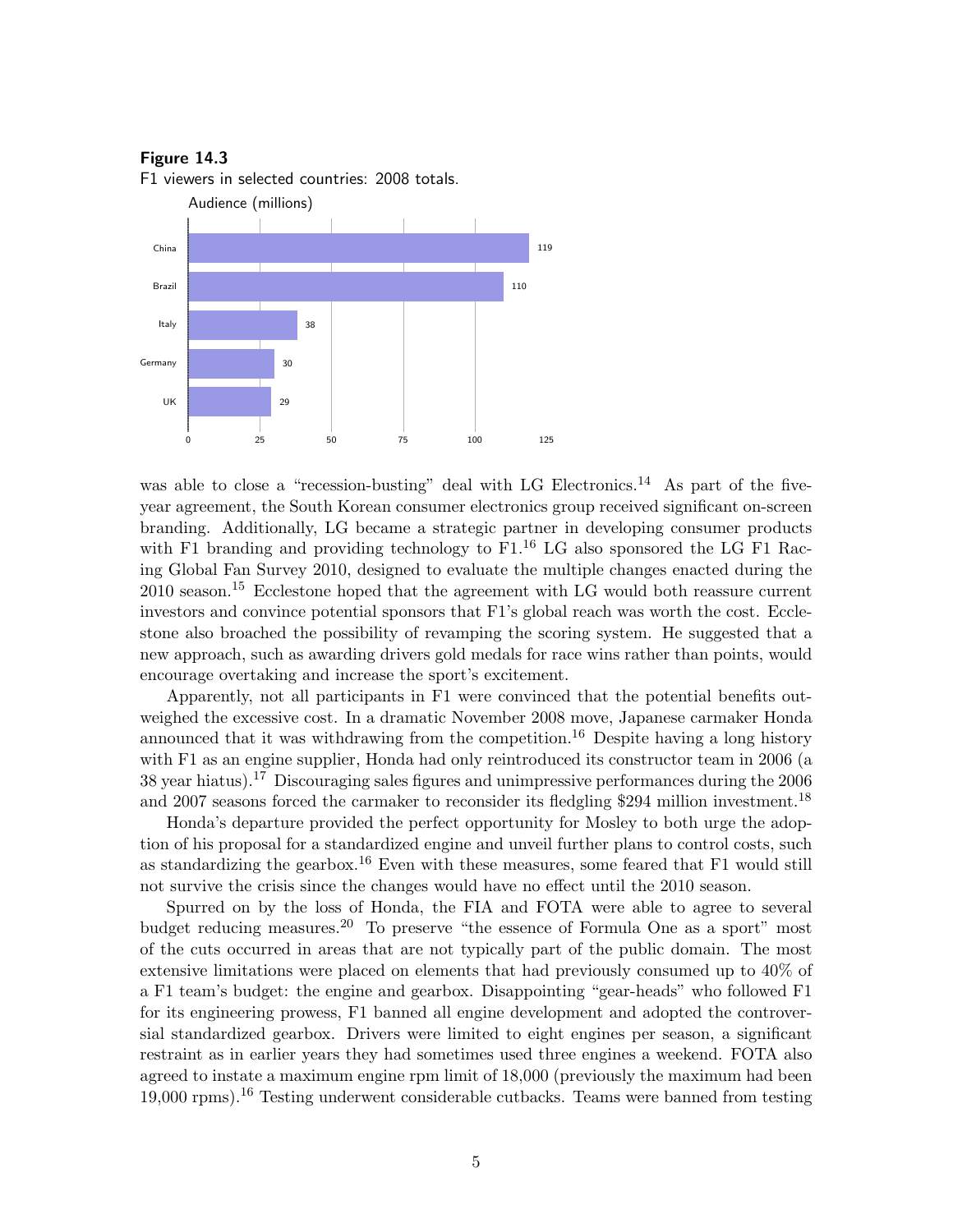

during the season and wind tunnel use was reduced. Impacting the race itself was the ban on refueling, a restraint that proved unpopular with many fans as it limited overtaking opportunities.<sup>21</sup> Initial estimates placed savings at  $30\%$  for manufacturer-owned teams and even higher for independent teams.<sup>22</sup>

Changes within F1 were not limited to new rules regarding car construction. Looking for ways to keep costs reasonable and make F1 more exciting, F1 turned to its fans. In 2008 ING, Renault's sponsor, and F1 Racing commissioned the Global Fan Survey (the predecessor to  $LG$ 's 2010 survey).<sup>23</sup> While the FIA had previously conducted an annual FIA/AMD Formula One Survey, the Global Fan Survey was the most extensive poll of fans at the time. In particular the survey focused on ways F1 could "be more open to the media and fans."<sup>24</sup> Among other questions, fans were asked to rate the most important element of F1, and weigh in on whether race length should be changed.<sup>25</sup>

As a result of the survey, FOTA suggested a new point system for races with winners receiving 25 points (as opposed to 10) and the top ten rather than eight drivers awarded points. FOTA also suggested that race length be decreased in order to make the sport more attractive for television audiences.<sup>26 a</sup>

Despite significant savings, Mosley urged further action. Teams were still not operating at a level of profitability due to their excessive budgets. Mosley proceeded to raise the ire of most teams by championing a universal budget cap. He defended this proposal with the statement "one view is that having much more money than a rival team is just as unfair as having a bigger engine."<sup>27</sup> As an alternative to the budget cap, Mosley introduced the idea of a two-tier F1: teams choosing to ignore the budget cap would face technical restrictions while those opting to submit to the cap would have greater freedom.

Figure 14.4 Arms race: Formula One total team budgets. $19$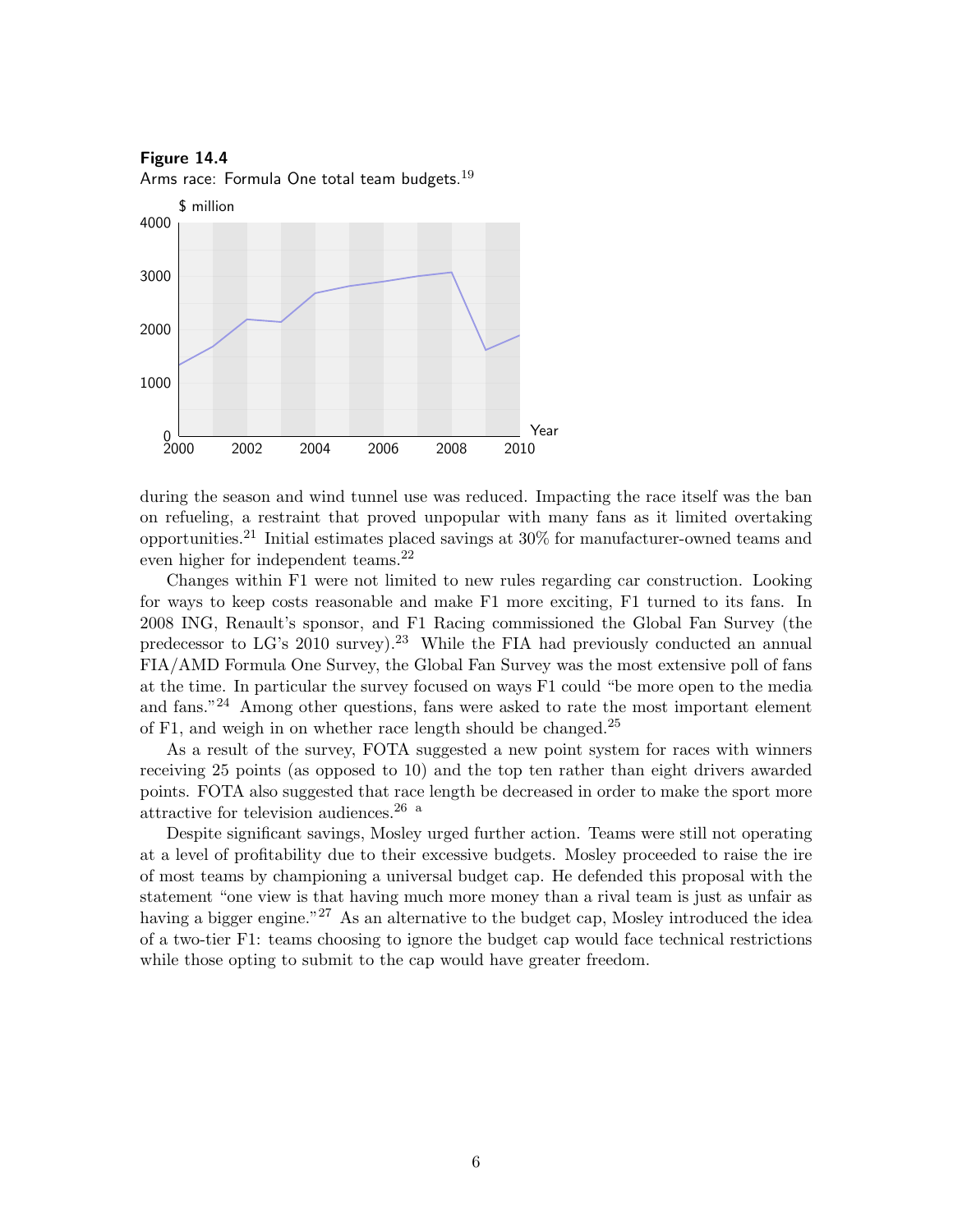Competitive balance in Formula 1.



#### Power games

In 2010, a 1963 Ferrari 250 GTO auctioned for \$18 million.<sup>28</sup> While many collect Ferraris simply for the prestige of ownership, Enzo Ferrari built his fantastic cars for the racetrack. Drawn into design and manufacture after a short driving career, Enzo managed to build the most successful team in motorsport history.<sup>29</sup> The oldest constructor in F1, Ferrari first entered a Grand Prix in  $1932^{30}$  Since then Ferrari has won 16 constructor and 15 driver championships. Its achievements on the track have translated into a brand worth \$1.05 billion. Forbes lists Ferrari as one of the 50 most valuable sports teams; of the 50 only two (McLaren being the other) are involved in motorsport.<sup>31</sup> Unsurprisingly, Ferrari's long-term and successful involvement in F1 has encouraged the development of a large and active fan base. Drawing on its notoriety, Ferrari has opened 34 merchandising stores and generated over \$100 million in revenue (ibid).

As one of the largest spenders, Ferrari opposed Mosley's insistence on a \$40 million budget cap, less than a third of what teams had previously spent, especially hard.<sup>32</sup> It was at this time that Ferrari, further aggravated by Mosley's earlier declaration regarding the team's importance, declared that "if the regulations adopted for 2010 will not change, then Ferrari does not intend to enter its cars in the next Formula One world championship."<sup>16</sup>

Disappointed with the FIA's "refusal to effectively reach an understanding with constructors and teams," Ferrari resorted to legal action.<sup>33</sup> The Italian national team filed an injunction against the budget cap in French courts. Ferrari proved unsuccessful in its legal action and the team began to explore alternatives (such as leaving  $F1$ ).<sup>34</sup>

By June the FIA and FOTA had still not reached an understanding.<sup>35</sup> The FIA maintained that the technical regulations it supported for the 2010 series would allow "the championship to maintain its vitality" and "encourage the introduction of new teams." The FIA suggested that issues between the FIA and FOTA be resolved with an extension of the 1998 Concorde Agreement and criticized Ferrari for disrupting negotiations that the

a. The survey identified three groups of fans: (a) regular fans (25% by volume, predominantly male, cross section of ages); (b) moderate fans (44% by volume, female and male, cross section of ages); and infrequent fans (31% by volume, unlikely to watch grands prix, predominantly female, cross section of ages.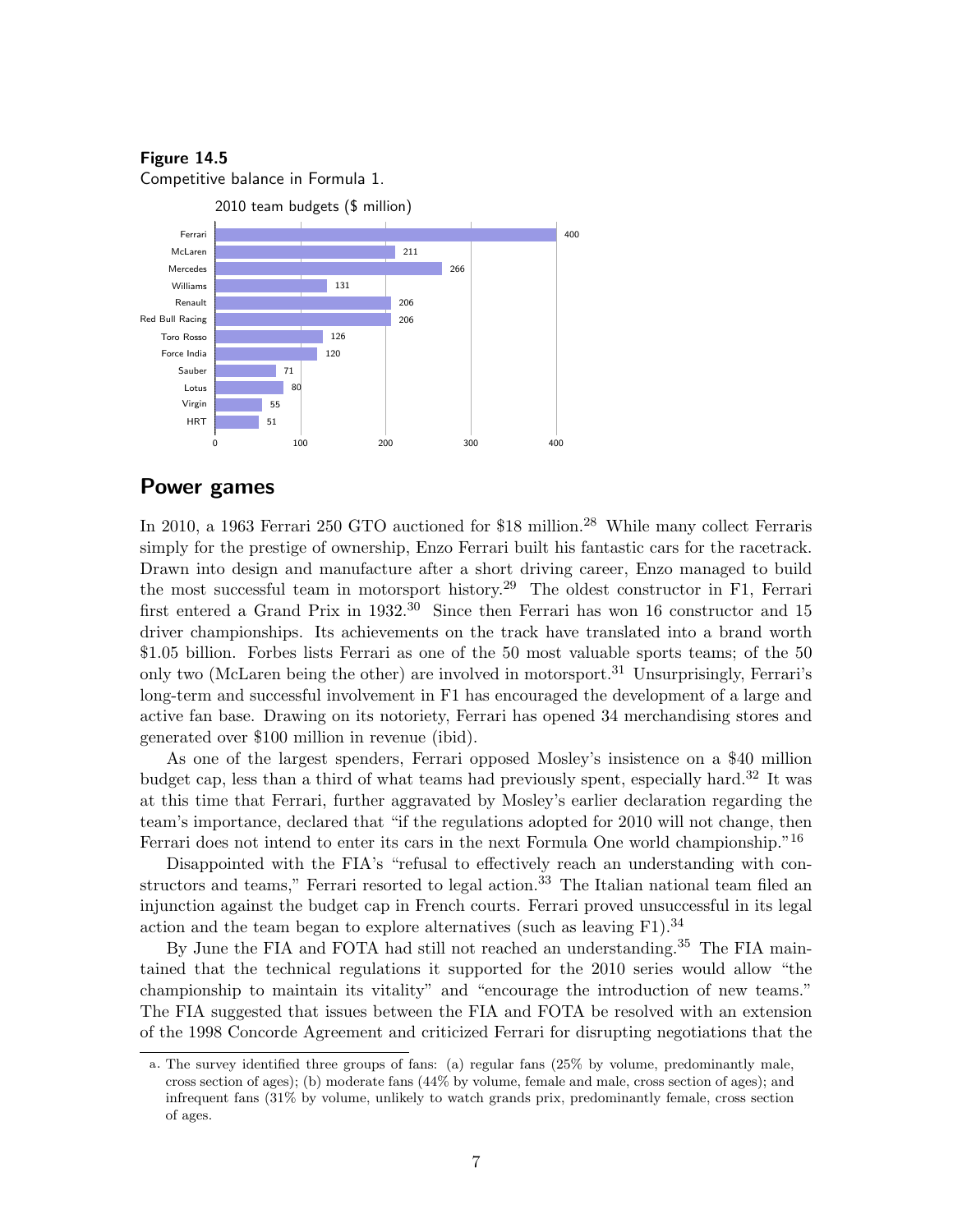

In 2009, Ferrari threatened to abandon the F1 championship and start a competing one.

FIA claimed were very close to resolution.<sup>16</sup>.

The conflict intensified when eight of the ten F1 teams declared they were leaving F1 for the 2010 season and would start their own championship league.<sup>36</sup> According to FOTA "the wishes of the majority of the teams are ignored" which left them "no alternative other than to commence the preparation for a new championship which reflects the values of its participants and partners."<sup>16</sup> External spectators felt that the conflict would most likely be resolved with the restructuring of the FIA and the possible resignation of Mosley.

## A crisis resolved

What is F1 without Mosley? In the showdown between Ferrari and Mosley's FIA, Ferrari won yet another championship.<sup>37</sup> Worried about losing his \$4 billion empire, Ecclestone eventually intervened. Just prior to a meeting of the World Motor Sport Council (WMSC), Mosley, president for 14 years, announced he would decline to run for a fifth term. Ecclestone, who had supported Mosley during his initial rise to president stated, "I'm obviously very, very happy common sense has prevailed which I've always believed it would because the alternative was not good at all."<sup>16</sup> Following Mosley announcement of departure, Ferrari voiced their satisfaction that F1 would no longer be ruled by a "dictator" and threats of succession ceased. The teams solidified their commitment to F1 by signing a continuation of the 1998 Concorde Agreement. FOTA also reinstated Force India and Williams, the only teams that had refused to join the rival series.<sup>38</sup>

The departure of Mosley did not solve F1's economic problems. BMW, the largest premium carmaker in the world and a F1 constructor since 2006 (when it purchased the Sauber team), announced its iminent departure at the end of the 2009 season.<sup>39</sup> Since its entrance into F1, BMW had spent an estimated \$346 million per year and had failed to finish above third. Ecclestone, not known for his tact, bluntly stated that "When you consider how much money they have spent and the results they got, it's probably not such a good investment."<sup>16</sup> BMW, however, stated that continued participation did not fit with the company's growing interest in "green" technology.

Despite the withdrawal of Honda and BMW, F1 did not suffer from a lack of constructors during the 2010 season. Shortly after BMW announced its departure, Qadbak Investments, a Swiss group, offered to buy the team.<sup>40</sup> When this deal eventually collapsed, BMW sold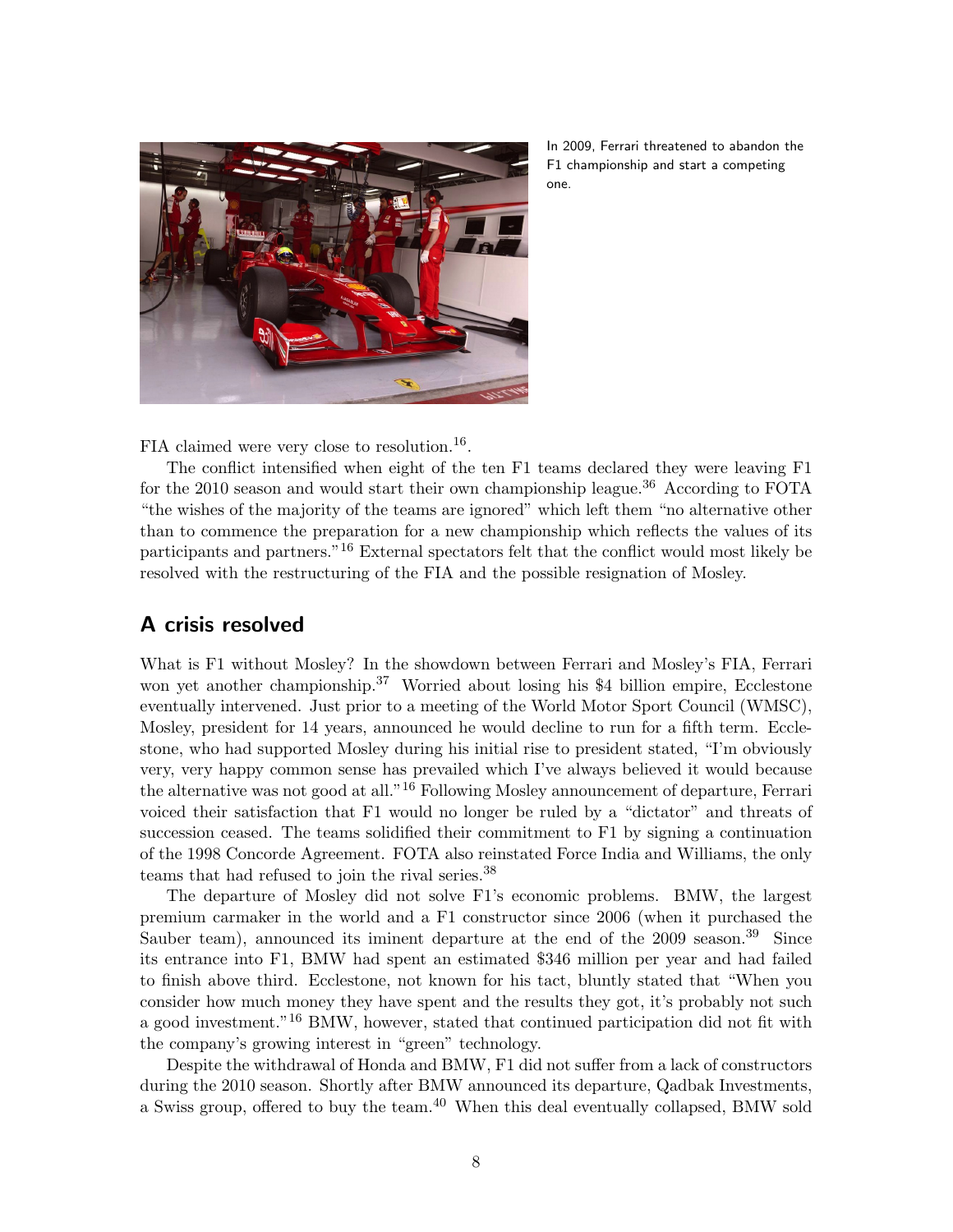

Nelson Piquet's Renault is removed from the track after it crashed out of the 2008 Singapore grand prix.

the team back to Sauber.<sup>41</sup> New 2010 entrants to F1 included the teams Lotus, Hispania, and Virgin Racing.<sup>42</sup> The FIA agreed to extend the grid from 10 to 13 in order to make room for the new constructors.<sup>43</sup>

## **Crashgate**

Drama within F1 is not limited to disagreements between the FIA and FOTA. During the 2009 season, constructor Renault embroiled itself in scandal by fixing Singapore's Grand Prix. During the race Renault ordered its driver, Nelson Piquet Jr, to crash in order to give Renault's other driver, Fernando Alonso, the advantage.<sup>44</sup> While not uncommon for teams to favor one driver over another (during the 2010 season Alonso was again offered the advantage during the German Grand Prix), ordering a driver to crash is both highly dangerous and unethical.<sup>45</sup> Edward Gorman, writer for The Times, summed up the WMSC's opinion of the incident nicely: "it ticks every box on the cheating menu and, uniquely, it also involves the deliberate and reckless exposure of a sportsman and others to serious danger."<sup>46</sup> As a result of the incident, Renault was given a two-year suspended ban and Flavio Briatore, Renault's former team principle, received a life-long ban from any involvement in F1.<sup>47</sup> Briatore did have the ban overturned by the French Tribunal de Grande Instance, but stated that he would not return to F1.<sup>48</sup>

## A New Formula: The Golden Era

The changes implemented as a result of the turbulent 2008–2009 period brought unprecedented energy and variability to the sport. F1 has experienced three phenomenal seasons over the 2010–2012 period, leading spectators to dub it "The Golden Era." 2010 was the first time in F1 history that there were four possible winners going into the last race of the season.<sup>49</sup> The presence of many talented, competitive drivers rather than one dominating driver continued into the 2011 and 2012 seasons. During the 2012 season, fans brimmed with excitement as history was made during the first seven events which were "won by different people — and six teams were triumphant."<sup>50</sup> Although Vettel took home his third title, it was "far from a foregone conclusion for much of the year," with Vettel's win coming as a surprise.<sup>16</sup>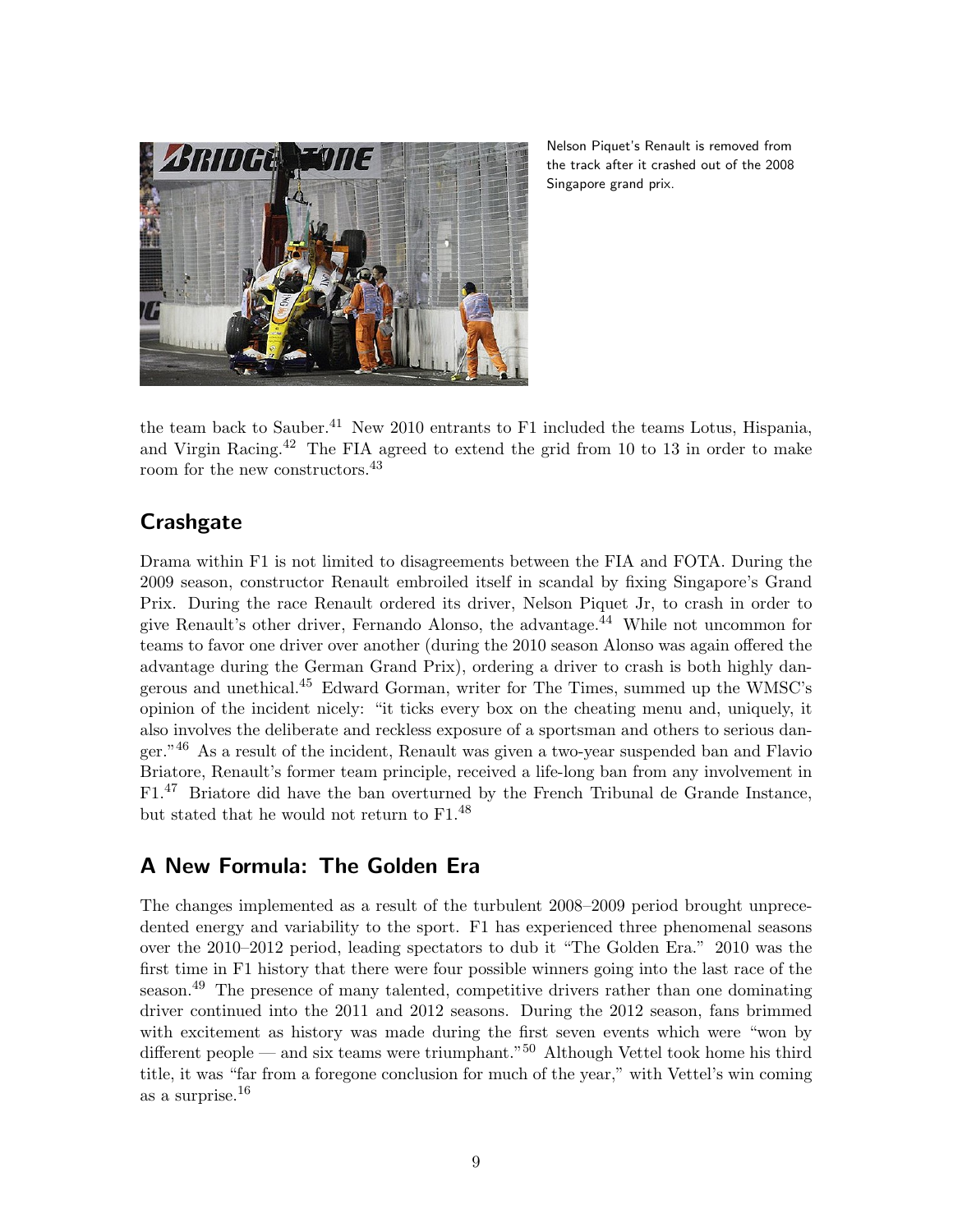Summary of FOTA key proposals for the 2009–2010 seasons resulting from 2008 study.

**Technical** 

 $2009<sup>1</sup>$ 

More than 100% increase in mileage per engine (eight engines per driver per season)

Reduction in wind tunnel and CFD (computational fluid dynamics) usage

Engine available at 8 million per team per season

2010:

Engine available at 5 million per team per season

Gearbox available at 1.5 million per team per season

Standardised KERS (put out to tender, with a target price of 1-2 million per team per season)

Target a further 50% reduction of the 2009 aerodynamic development spend

Specified number of chassis, bodywork and aerodynamic development iterations (homologations) during the season

Prohibition of a wide range of exotic, metallic and composite materials

Standardised telemetry and radio systems

Sporting

2009:

Testing reduction (50New points-scoring system (12-9-7-5-4-3-2-1), to give greater differentiation/reward to grand prix winners

Race starting fuel loads, tyre specifications and refuelling data to be made public

2010:

Commitment to recommend new qualifying format

Radical new points-scoring opportunities (eg, one constructors' championship point to be awarded for the fastest race pit stop)

Further testing reductions (four four-day single-car pre-season tests plus one single-car pre-season shakedown)

Reduction of grand prix duration (250km or a maximum of one hour 40 minutes) pending the approval of the commercial rights holder

Commercial

2009:

Increased data provision for media

Explore means by which the presentation of Formula One action can be more informatively and dynamically presented, common to other sports such as tennis and cricket, to dramatically improve engagement with the public

Nominated senior team spokesman available for TV during grand prix

Commitment to enhance consumer experience via team and FOTA websites

Mandatory driver autograph sessions during grand prix weekends

2010:

Commitment to enhance consumer experience via TV coverage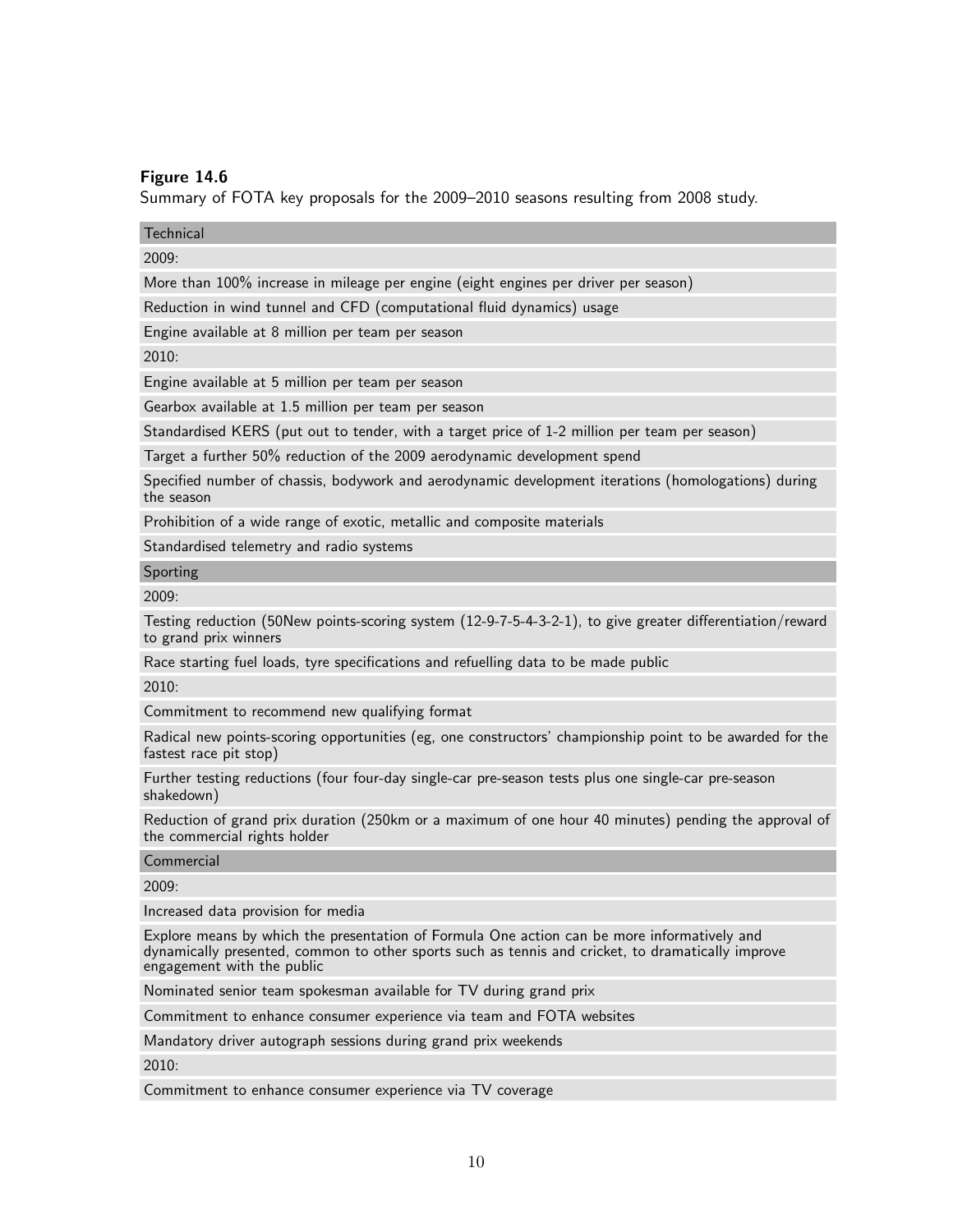Much of the variability can be attributed to the 2008–2009 changes as well as the "introduction of Pirelli as sole tyre supplier in place of Bridgestone," which began in  $2011$ .<sup>16</sup> Pirelli adopted a policy of "deliberately making faster-wearing tyres" which make teams choose between "tyre-shredding pace" and "husbanding the wear to make fewer pit stops."<sup>51</sup> This policy has demanded more precision and attention from drivers, as they strive to preserve the tyres.

However, Pirelli made the tyres a tad too soft in the 2013 Spanish Grand Prix, causing a large number of pit stops. To remedy the situation, it has "pledged to offer harderwearing tyres" in the future.<sup>16</sup> Once the modified version is introduced, the 2013 season will undoubtedly remain up for grabs between the highly competitive playing field. While there was speculation that F1 would not survive the economic crisis of 2008 and the ensuing power struggle of 2009, F1 seems to both weathered the changes and inserted new life into motorsport.

### Reduced testing and rookie errors

While most of the 2008–2009 changes enhanced the sport positively, one change has wrought undesirable side-effects upon drivers: reduced testing. While this money-saving measure may aid the teams financially, it also "vastly limit[s] the amount of testing a Formula One team may do" and deeply cuts into the practical experience of young drivers.<sup>52</sup> Prior to the testing reductions, rookies had a chance to safely practice their skills on the field prior to competition. Now, however, "teams rarely want to test inexperienced drivers" and it has become frighteningly "more difficult for a young driver to break into and prove himself in Formula One."<sup>16</sup>

The difficulty to enter and practice the sport not only discourages new recruits, but it also increases the dangers for rookie drivers, and places them in a uniquely disadvantaged position when compared to more experienced drivers. For instance, in the initial months of the 2013 season, the "five rookie drivers this season have had little time for adapting, and so far none has scored a point."<sup>16</sup> Poor performance is not the only side-effect of reduced driving time. Rookie errors are also on the climb; this was most recently demonstrated at the Chinese Grand Prix, where "Esteban Gutiérrez, a Mexican rookie driver at the Sauber team, plowed into the back of another driver."<sup>16</sup>

In response to these dangers, Formula One required teams to "have an extra set of tires for the Friday morning practice session to allow drivers to spend more time driving on the track."<sup>16</sup> While this was a well-intentioned effort, it has been difficult to convince teams to utilize these tires on rookies rather than experienced drivers. A more effective solution has yet to be suggested and newer drivers must continue to vie for driving time.

## The End of Ecclestone?

Continuation of the "golden era" is contingent on the outcome of Ecclestone's recent bribery charges. Ecclestone, the mastermind behind the commercial success of Formula One for the past forty years, may at last have to abandon the business. In the wake of bribery charges, Ecclestone could be legally "forced to relinquish control of Formula One."<sup>53</sup> The roots of the accusation lie in Ecclestone's role in the 2006 sale of Formula One to CVC Capital Partners.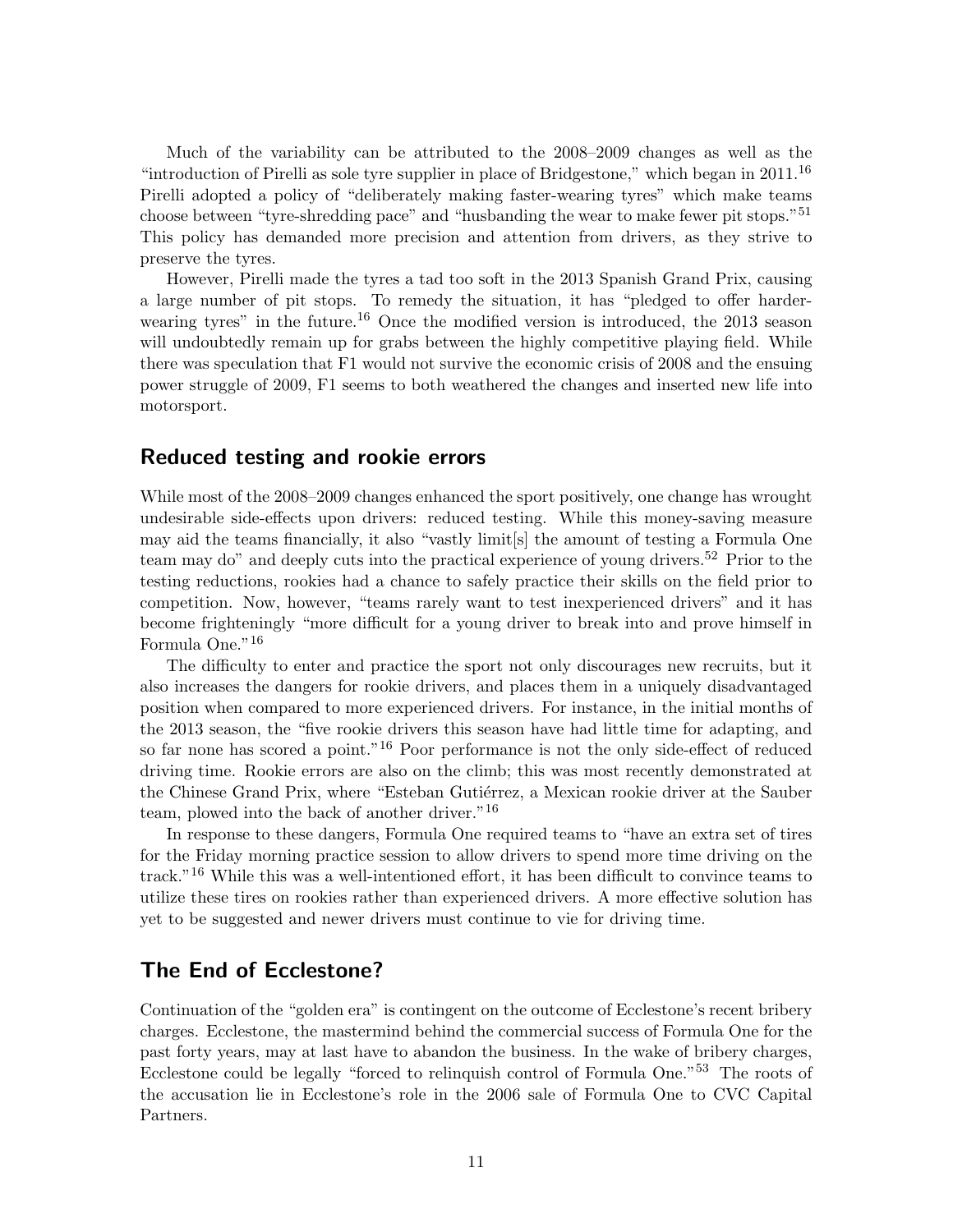Ecclestone paid \$44 million to Gerhard Gribkowsky, "the former chief risk officer at BayernLB Bank, during the sale of the bank's 47.2 per cent stake in Formula One" to CVC.<sup>16</sup> The payment to Gribkowsky has resulted in prosecutors filing "charges of bribing a public official and inciting a breach of fiduciary duty" which, if Ecclestone is found guilty of, would "carry a jail sentence of up to ten years."<sup>16</sup>

The connection between Ecclestone and BayernLB Bank (and later Gribkowsky), began in 2002 when BayernLB inherited a significant portion of Formula One's shares.<sup>54</sup> The bank was hardly prepared for ownership; a fact that Ecclestone soon capitalized on as he sought to gain control.

After three years of tense interactions, a buyer — CVC Capital Partners — was finally chosen. At first, all appeared to be running smoothly, with CVC reaping over "\$2 billion in dividends." However, in 2011 Gribkowsky was "charged with bribery, embezzlement and tax evasion" and "sentenced to eight and a half years of prison."<sup>16</sup> Ecclestone claimed he paid Gribkowsky not to bribe him but to win his silence. Allegedly, Gribkowsky threated to inform the British tax authorities "that Mr. Ecclestone controlled the Bambino trust," which Ecclestone set up for his former wife and daughters.<sup>16</sup> Had Gribkowsky informed authorities that Ecclestone was in control, Ecclestone would have lost his tax-free status on the trust. Gribkowsky, however, claimed that Ecclestone bribed him to "deliberately undervalue the price that CVC paid" to BayernLB.<sup>55</sup> Due to this claim, Ecclestone faces litigation from two sources. BayernLB is claiming "\$400 million in compensation" for its losses and Bluewaters, a private equity company, is demanding "\$650 billion plus costs and damages" because it maintains that it was "prevented from buying Formula One even though it offered a higher price than CVC."<sup>56</sup> Should the claims be pursued, the trial is schedule to commence in the fall of 2013.

The question remains, how would Formula One cope without Ecclestone? He has freely acknowledged that "he would be forced to resign if he is charged."<sup>57</sup> CVC, the current shareholder of Formula One, has already created a list of possible replacements for Ecclestone. However, no replacement would have an easy time fulfilling Ecclestone's role or picking up his "loose ends."<sup>16</sup> Uncertainty and tension shall remain until Ecclestone's exoneration or his trial, during which CVS will be hard pressed to find a suitable successor. Whether Formula One has solidified enough to survive without Ecclestone remains to be seen, yet its stability may soon be tested in the near future.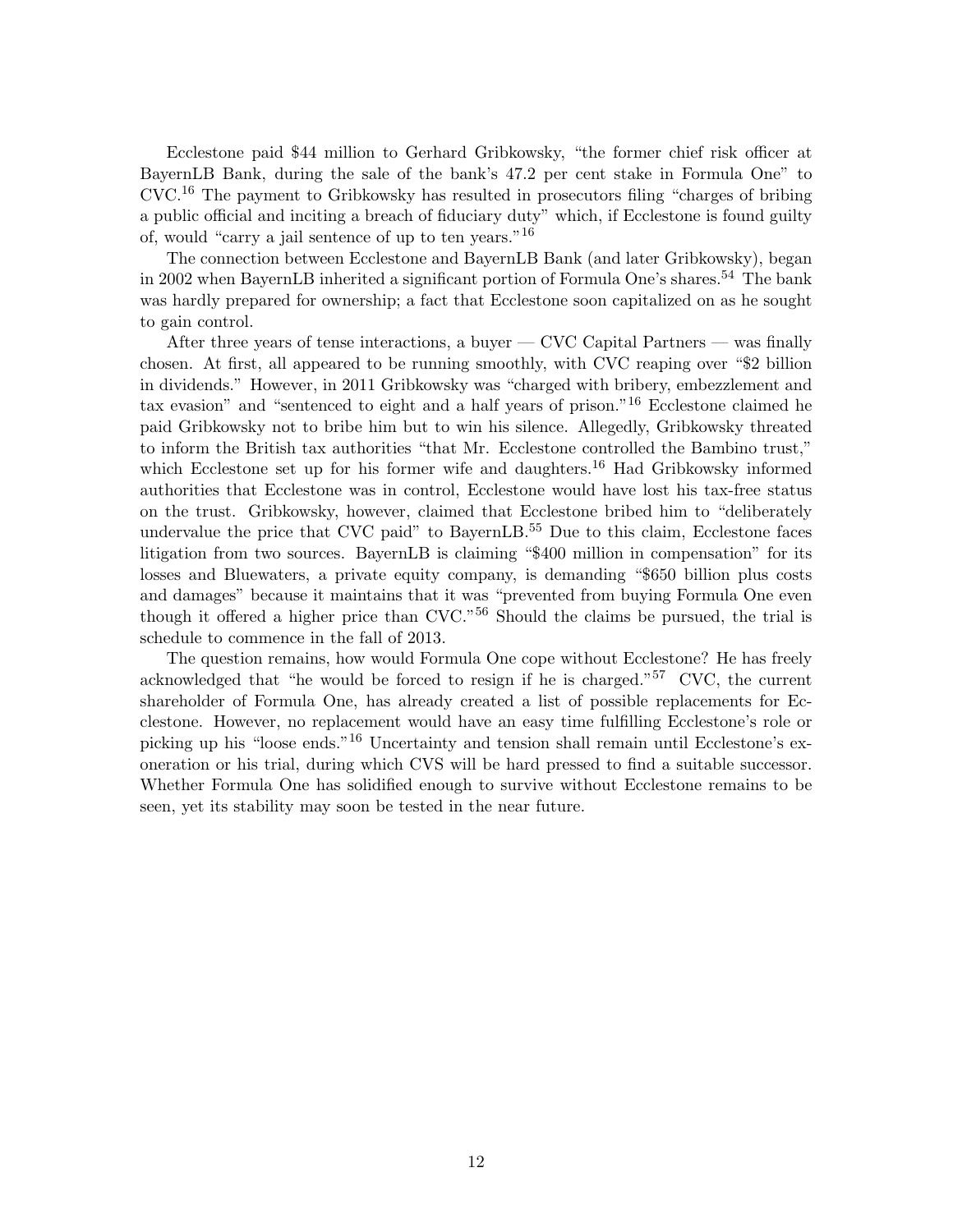#### Endnotes

1. Roger Blitz, and James Allen, "Ferrari threatens to quit Formula One," FT.com, May 12, 2009.

2. "8 Teams Threaten to Splinter From Formula One," The New York Times, June 20, 2009.

3. Turun Khanna, Kartik Varma, and David Lane, "Formula One Motor Racing," Harvard Business School, 2003.

4. "Grand Prix, Grand Prizes." The Economist, July 13, 2000.

5. "Notice published pursuant to Article 19(3) of Council Regulation No 17 concerning Cases COMP/35.163,"

Official Journal of the European Communities, 2001.

6. "F1 Grands Prix are the world's most valuable annual sporting events," www.delotte.com,

http://www.deloitte.com/view/en IE/ie/news/ie-pressreleases-

en/061fea904e00e110VgnVCM100000ba42f00aRCRD.htm, accessed December 1,

2010.

7. Kinga Tihanyi, "F1 Grands Prix are the world's most valuable annual sporting events, Deloitte

8. David Treymane, "Ferrari's New Deal Wins More Control for Ecclestone," The Independent, January 20, 2005.

9. http://news.bbc.co.uk/sport2/hi/motorsport/formula one/7718682.stm, accessed June 2011.

10. David Miller, "Formula seeking the right solution," The Times, July 28, 1987.

11. Max Mosley, "Does Formula 1 cost too much? Yes," The Guardian, March 8, 2006.

12. Maurice Hamilton, "Formula One: Silverstone Row: The Sport that Lost its Soul," The Observer, October 3, 2004.

13. "Deal reached to curb some Formula One costs," The New York Times, October 21, 2008.

14. James Allen, and Christian Oliver, "Deal puts Formula One in pole position," Financial Times, November 27, 2008.

15. "More F1 Fan Survey Results Released," themotorreport.com,

http://www.themotorreport.com.au/50053/f1-formula-1-rolls-into-melbourne-more-f1-fan-survey-results-released, accessed December 14, 2010.

16. "Formula One in the pits," Financial Times, December 6, 2008.

17. "Honda's F1 History," Honda Racing F1, http://www.f1network.net/main/s169/st19511.htm, accessed December 4, 2010.

18. "Formula One in the pits," Financial Times, December 6, 2008.

19. Source: Eurobusiness Magazine and others.

20. James Allen, "Formula One agrees cost cuts," Financial Times, December 13, 2008.

21. "2010 Season Changes," Formula1.com,

http://www.formula1.com/inside f1/rules and regulations/sporting regulations/8692/, accessed December 6, 2010.

22. James Allen, "Formula One agrees cost cuts," Financial Times, December 13, 2008.

23. "Fans' Input Sought Again," Formula-one.speedtv.com ,

http://formula-one.speedtv.com/article/f1-fans-input-sought-again/, accessed December 6, 2010.

24. "Team bosses launch roadmap to save their sport," The New York Times, March 5, 2009.

25. Christine Banchford, "ING / F1 Racing Survey Results," sidepodcast.com,

http://sidepodcast.com/post/ing-f1-racing-survey-results.

26. "Team bosses launch roadmap to save their sport," The New York Times, March 5, 2009.

27. "Formula One teams agree to cost-cutting measures," The New York Times, January 8, 2009.

28. Drew Phillips, "RM Auctions sells 1963 Ferrari 250 GTO for reported \$18 million," autoblog.com,

http://www.autoblog.com/2010/05/16/rm-auctions-sells-1963-ferrari-250-gto-for-reported-18-million/, accessed December 2, 2010.

29. "Enzo Ferrari," ferrari.com, http://www.ferrari.com/English/about ferrari/History/Pages/Enzo Ferrari.aspx, accessed December 2, 2010.

30. Alan Henry, Ferrari-The Grand Prix Cars, 1989.

31. "The World's Most Valuable Sports Teams," www.forbes.com, http://www.forbes.com/2010/07/20/most-

valuable-athletes-and-teams-business-sports-sportsmoney-fifty-fifty-teams slide 2.html, accessed December 7, 2010.

32. Roger Blitz, and James Allen, "Ferrari threatens to quit Formula One," FT.com, May 12, 2009.

33. "Teams Fail To Reach Deal", The Associated Press, May 16, 2009.

34. "Ferrari lose court appeal to block FIA's Formula One budget cap," The Telegraph, May 20, 2009.

35. "FIA press release," FIA, June 16, 2009.

36. "8 Teams Threaten to Splinter From Formula One," The New York Times, June 20, 2009.

37. "FIA 'Dictator' Stands Down," Liverpool Echo, June 25, 2009.

38. "Williams and Force India Rejoin Teams Association," Reuters, September 10, 2009.

39. Daniel Schafer. "BMW set to pull out of Formula One," Financial Times, July 30, 2009.

40. Roger Blitz. "Swiss group snaps up BMW Sauber F1 team," Financial Times, September 16, 2009.

41. "BMW Sells To Sauber As Qadbak Deal Collapses". Formula-one.speedtv.com,

http://formula-one.speedtv.com/article/f1-bmw-sold-to-sauber-as-qadbak-deal-collapses/., accessed December 6, 2010.

42. "For Lotus, Hispania and Virgin the chequered flag is victory in itself," thegaurdian.co.uk,

http://www.guardian.co.uk/sport/blog/2010/mar/30/lotus-hispania-virgin-formula-one, accessed December 15, 2010.

43. "2010 Season Changes," Formula1.com,